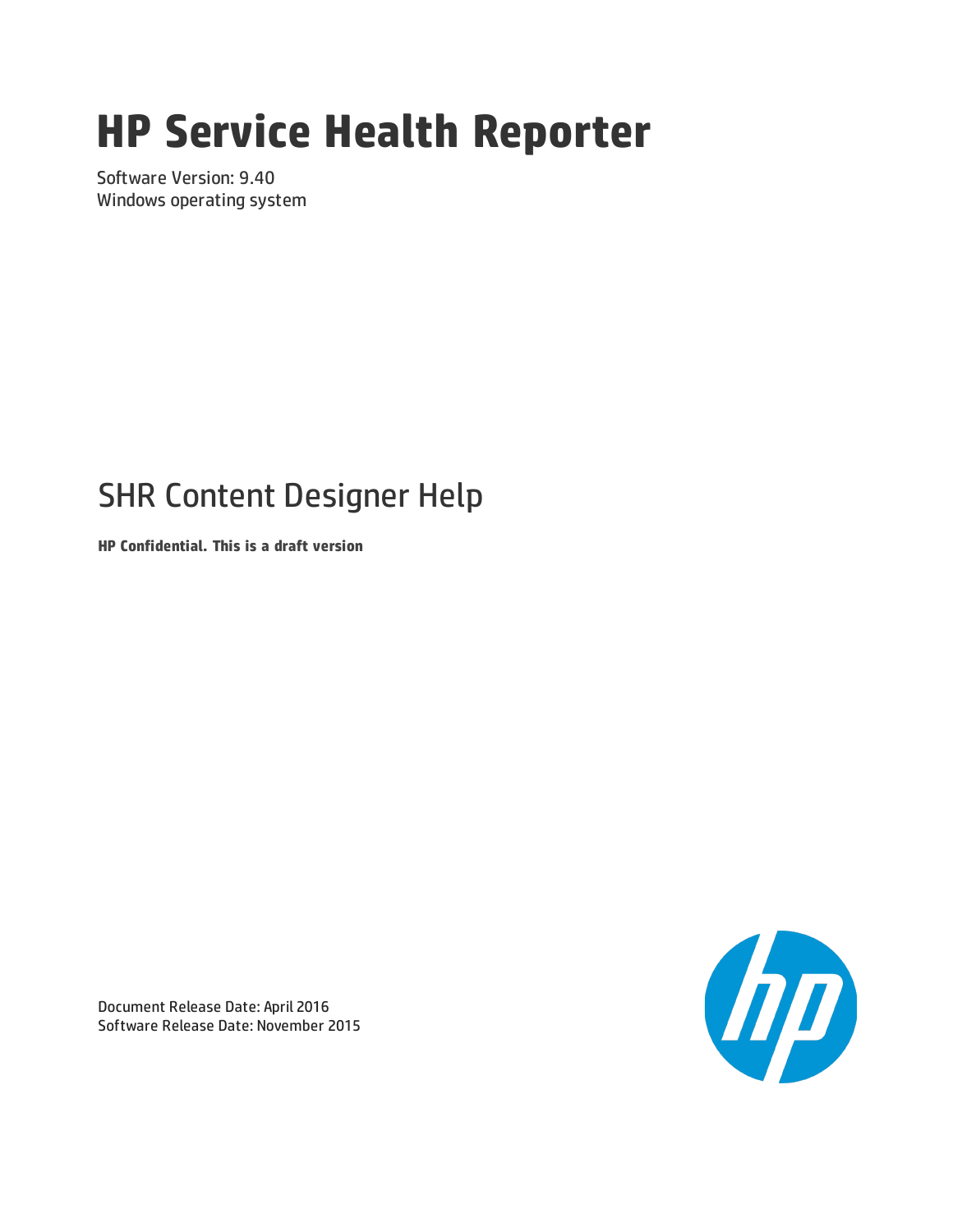### Legal Notices

SHR Content Designer Help

#### **Warranty**

The only warranties for HP products and services are set forth in the express warranty statements accompanying such products and services. Nothing herein should be construed as constituting an additional warranty. HP shall not be liable for technical or editorial errors or omissions contained herein.

The information contained herein is subject to change without notice.

#### Restricted Rights Legend

Confidential computer software. Valid license from HP required for possession, use or copying. Consistent with FAR 12.211 and 12.212, Commercial Computer Software, Computer Software Documentation, and Technical Data for Commercial Items are licensed to the U.S. Government under vendor's standard commercial license.

#### Copyright Notice

© Copyright 2010-2016 Hewlett-Packard Development Company, L.P.

#### Trademark Notices

Adobe® is a trademark of Adobe Systems Incorporated.

Microsoft® and Windows® are U.S. registered trademarks of Microsoft Corporation.

UNIX® is a registered trademark of The Open Group.

### Documentation Updates

The title page of this document contains the following identifying information:

- Software Version number, which indicates the software version.
- Document Release Date, which changes each time the document is updated.
- Software Release Date, which indicates the release date of this version of the software.

To check for recent updates or to verify that you are using the most recent edition of a document, go to: **https://softwaresupport.hp.com**

This site requires that you register for an HP Passport and sign in. To register for an HP Passport ID, go to: **https://hpp12.passport.hp.com/hppcf/createuser.do**

Or click the **the Register** link at the top of the HP Software Support page.

You will also receive updated or new editions if you subscribe to the appropriate product support service. Contact your HP sales representative for details.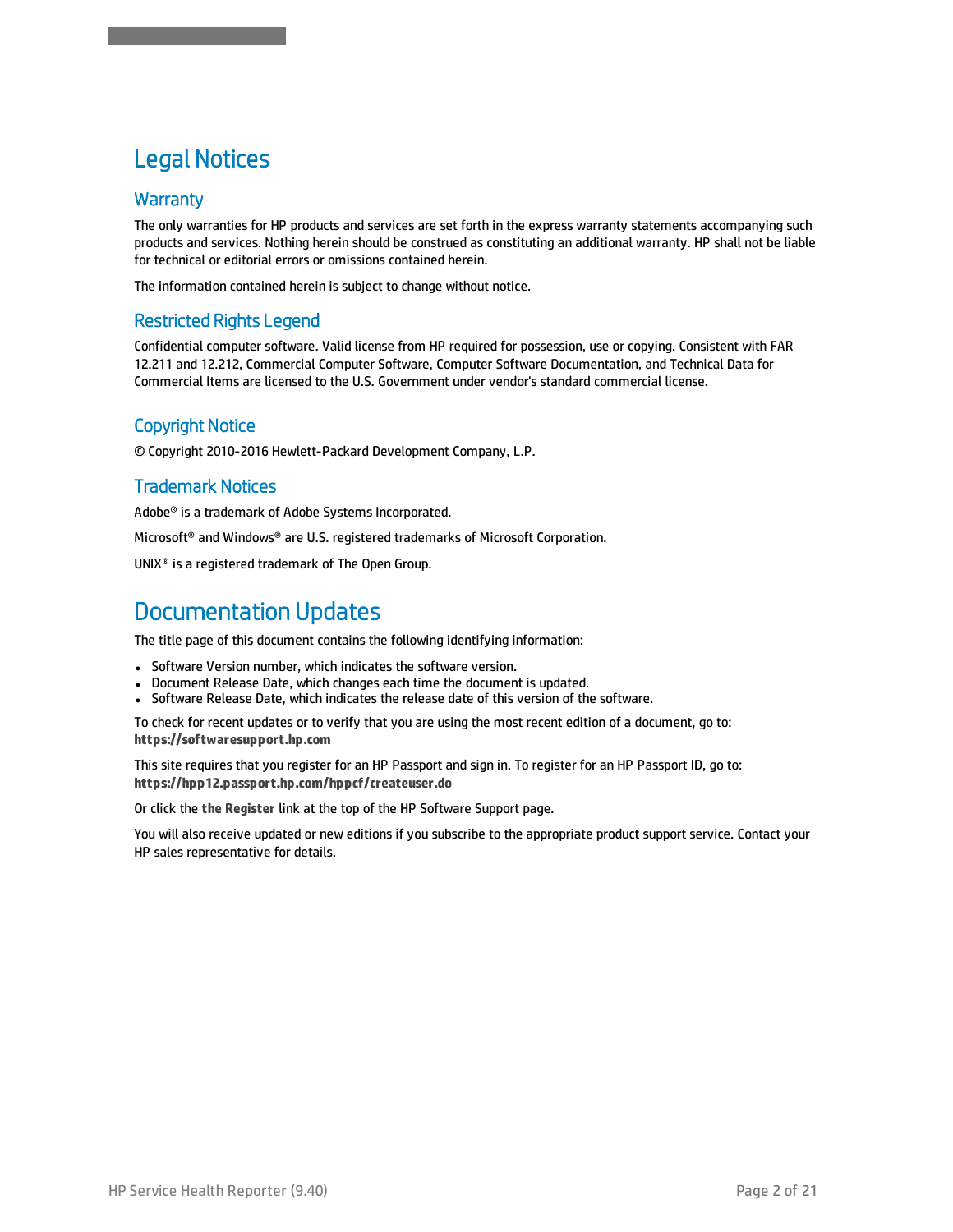### **Support**

Visit the HP Software Support Online web site at: **https://softwaresupport.hp.com**

This web site provides contact information and details about the products, services, and support that HP Software offers.

HP Software online support provides customer self-solve capabilities. It provides a fast and efficient way to access interactive technical support tools needed to manage your business. As a valued support customer, you can benefit by using the support web site to:

- Search for knowledge documents of interest
- Submit and track support cases and enhancement requests
- Download software patches
- Manage support contracts
- Look up HP support contacts
- Review information about available services
- Enter into discussions with other software customers
- Research and register for software training

Most of the support areas require that you register as an HP Passport user and sign in. Many also require a support contract. To register for an HP Passport ID, go to:

**https://hpp12.passport.hp.com/hppcf/createuser.do**

To find more information about access levels, go to:

#### **https://softwaresupport.hp.com/web/softwaresupport/access-levels**

**HP Software Solutions Now** accesses the HPSW Solution and Integration Portal Web site. This site enables you to explore HP Product Solutions to meet your business needs, includes a full list of Integrations between HP Products, as well as a listing of ITIL Processes. The URL for this Web site is **http://h20230.www2.hp.com/sc/solutions/index.jsp**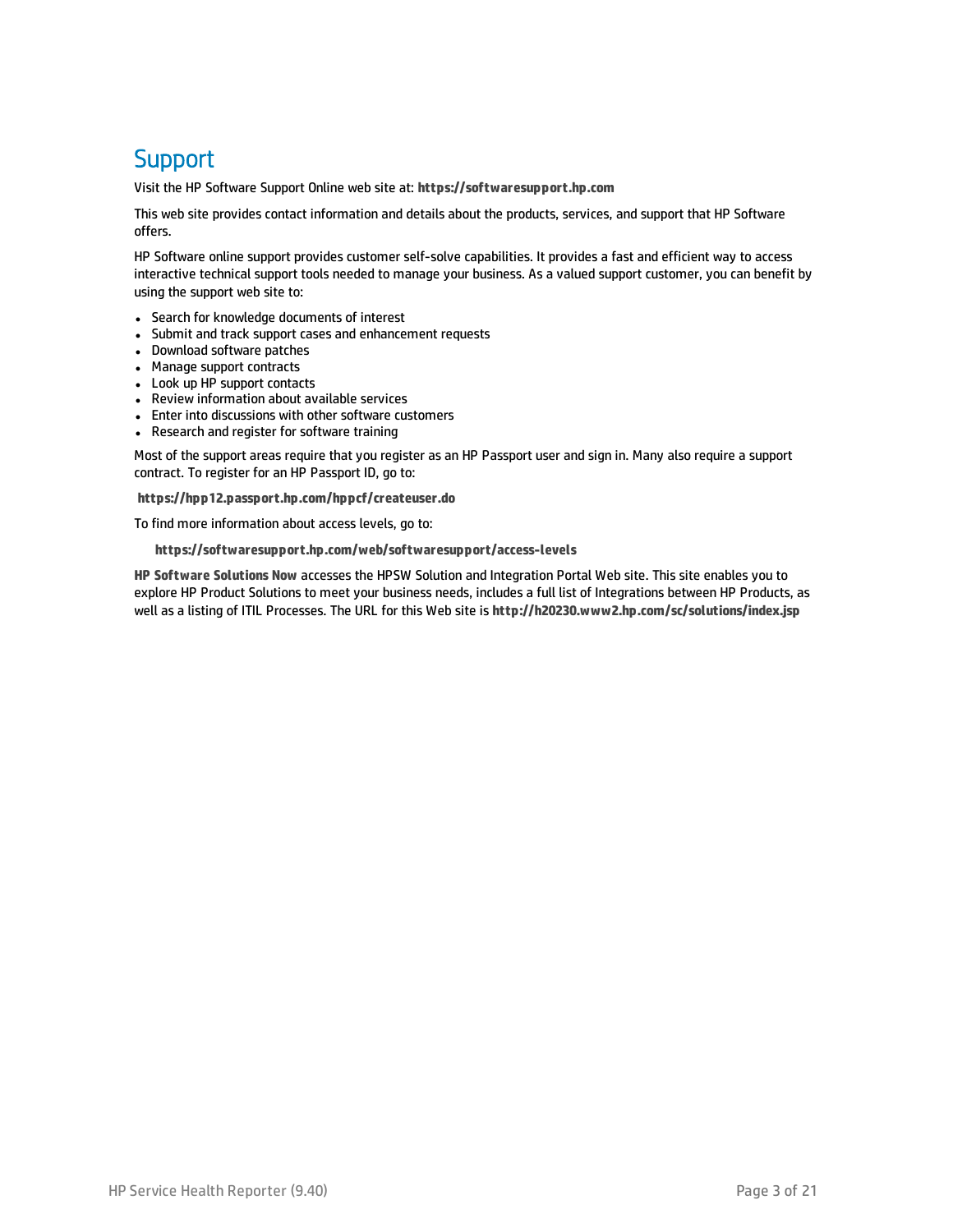## **Contents**

SHR Content Designer Help

| 21 |
|----|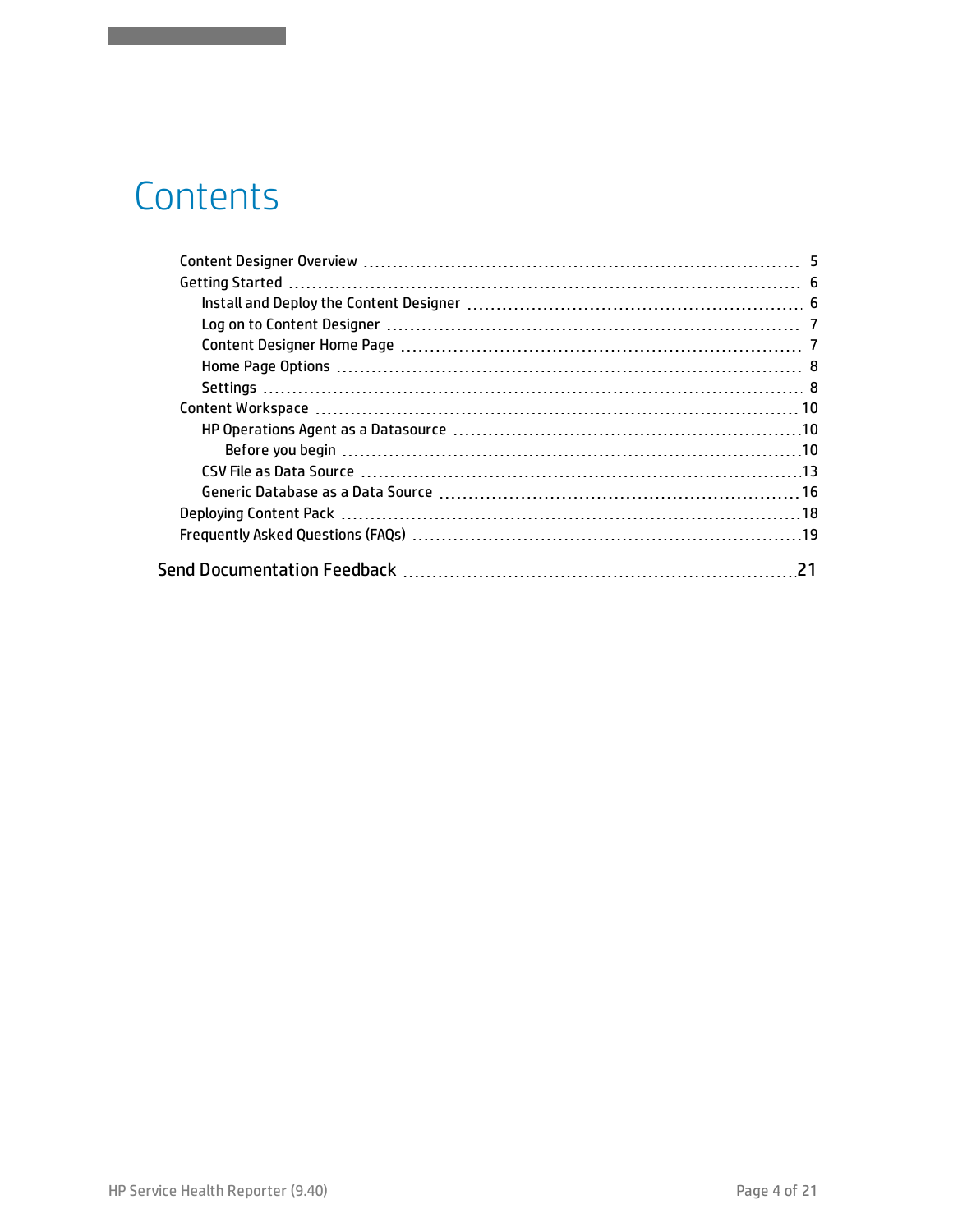## <span id="page-4-0"></span>Content Designer Overview

HP Service Health Reporter Content Designer (SHR Content Designer) is an interactive user interface that makes content development simpler. SHR Content Designer uses the simplified method of creating a content pack and allows you to create Domain, ETL, and Report components at the same time.

The SHR Content Designer has the following pages:

- **.** "Content [Designer](#page-6-1) Home Page" on page 7
- <sup>l</sup> "Content [Workspace"](#page-9-0) on page 10
- **.** ["Settings"](#page-7-1) on page 8

To install and deploy the SHR Content Designer, see "Install and Deploy the Content [Designer"](#page-5-1) on the next [page](#page-5-1).

Before you begin content creation, read "Getting [Started"](#page-5-0) on the next page.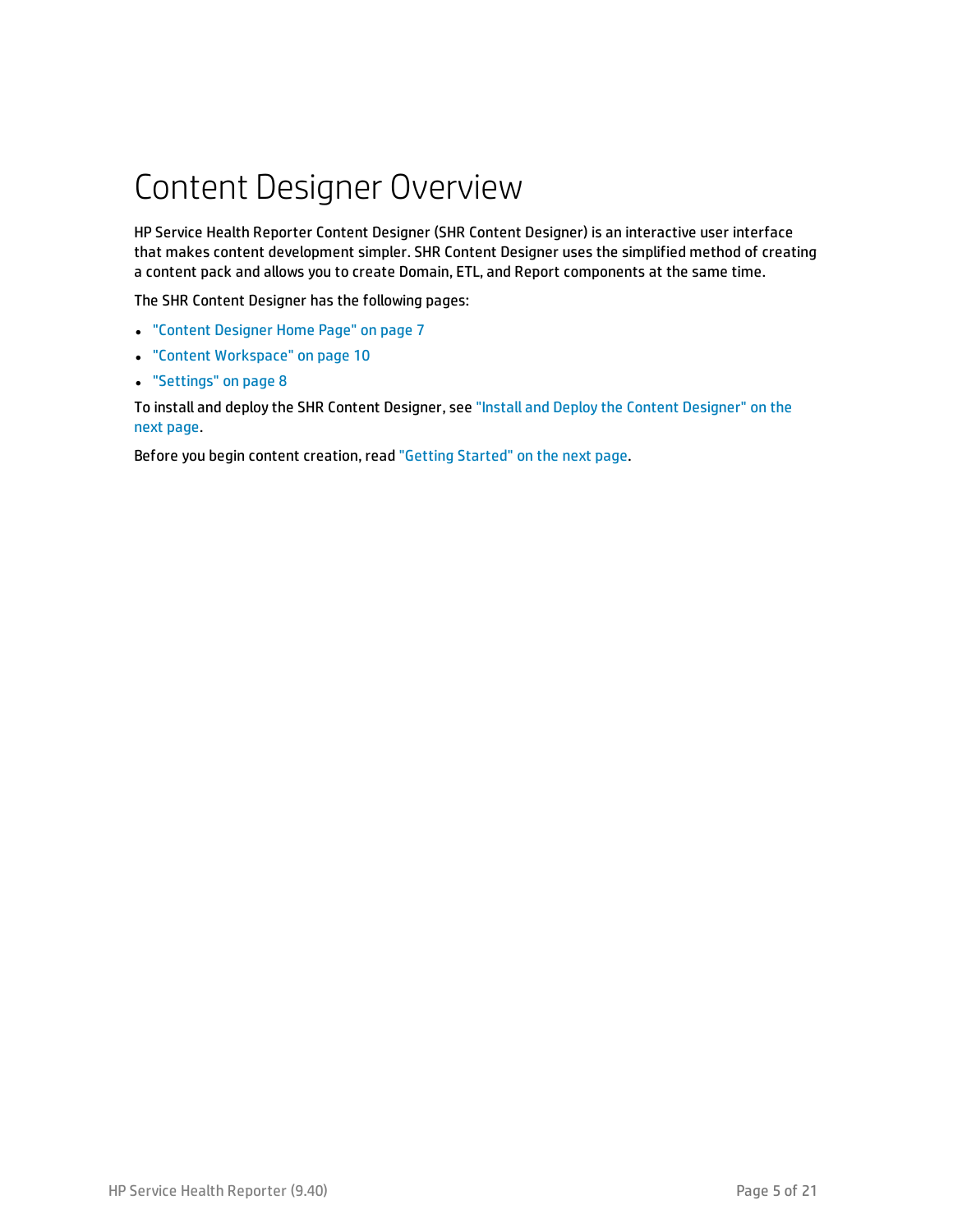## <span id="page-5-0"></span>Getting Started

#### **Before you begin**

Before you start with content creation, note the following points. Refer to ["Frequently](#page-18-0) Asked Questions [\(FAQs\)"](#page-18-0) on page 19 for more information.

You can use the **Simplified content development** method in the following scenarios:

- 1. When a fact table is associated with one or more dimensions (star schema) and the dimensions are not further normalized (dimensions without a parent table).
- 2. When all the facts are to be reconciled against host (when HP Operations agent is the data source).
- 3. When the generated reports do not require any roll up or drill down of data.

**Note:**

- <sup>l</sup> At present, you can use the Content Designer to develop content using only the **Simplified content development** method; the Advanced transformation method is not yet supported by the Content Designer.
- Simplified content development and SHR Content Designer are supported only on Windows operating system.
- At present, you cannot edit generated content using the Content Designer; you need to modify the generated .xml files to edit content.

<span id="page-5-1"></span>For instructions editing content further or for advanced, model-based content creation see, *HP Service Health Reporter Content Development Guide*.

### Install and Deploy the Content Designer

To install and deploy the Content Designer on your system, follow these steps:

**Note:** At present, the SHR Content Designer can be deployed only on Windows operating system where you have installed SHR. Content Designer is not supported on a remote system.

1. Download and run HPSHRCDE-9.40.002-Win5.2 64.msi and follow the installation instructions displayed.

On successful installation, the CDE.zip file is available in the **HP-SHR** folder.

2. Extract the CDE.zip file.

Contents of the CDE.zip file are extracted to the CDE (**%CDE\_HOME%**) folder.

- 3. Open the command prompt, go to the **%CDE\_HOME%\cdeConsole** folder.
- 4. Run the deploy.bat command.
- 5. Run the start.bat %JRE\_HOME%command.

SHR Content Designer is deployed. You can log on to Content Designer (http://<*hostname*>:3000/) and configure the ["Settings"](#page-7-1) on page 8.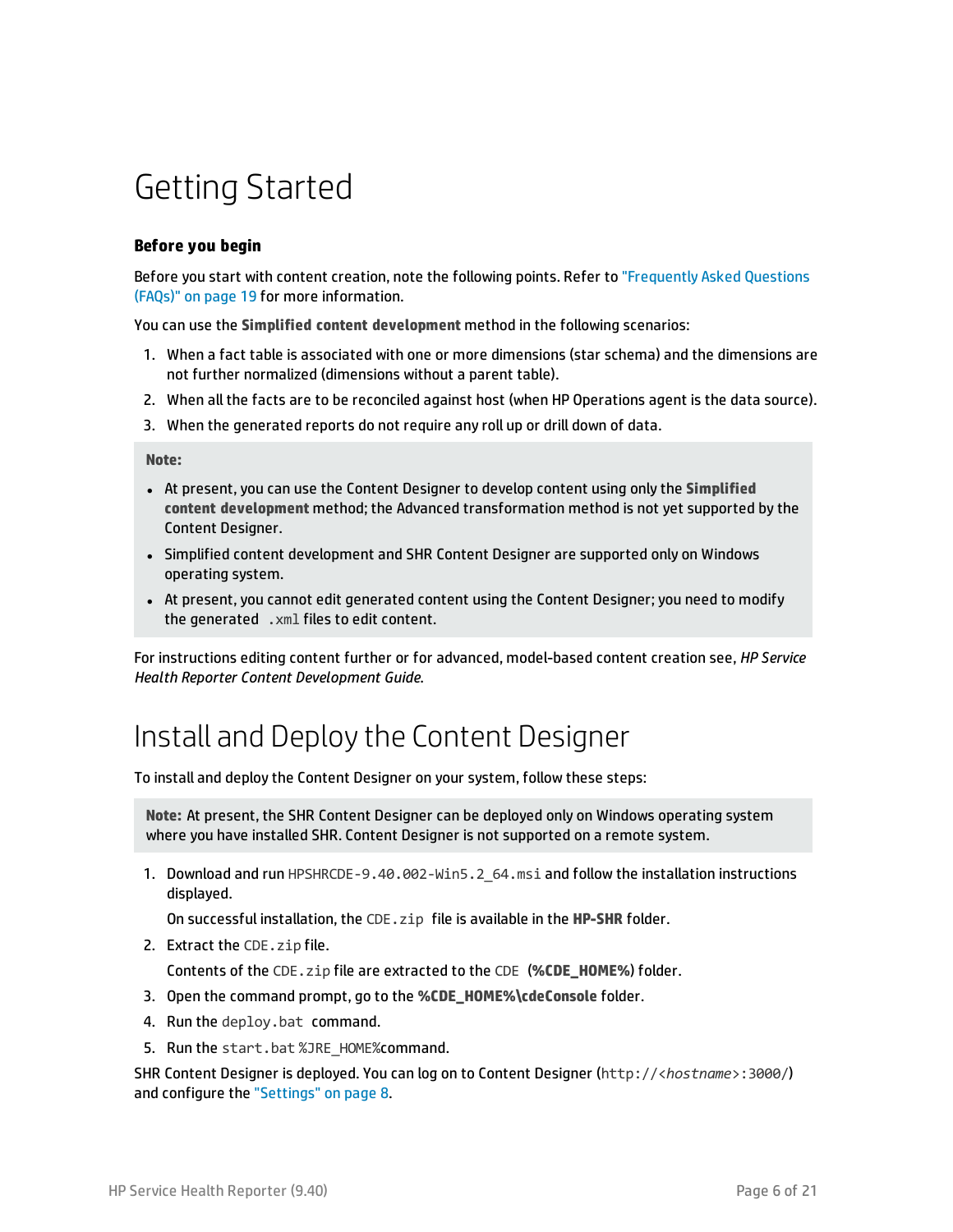<span id="page-6-0"></span>**Tip:** You can view the Content Designer logs in the **%CDE\_HOME%\cdeConsole\logs** folder. General content development logs are available in the **%CDE\_HOME%/cde.log** folder**.**

### Log on to Content Designer

1. Open Google Chrome browser. .

SHR Content Designer Help

2. Launch the SHR Content Designer using the following URL:

http://<*hostname*>:3000/

Where <*hostname*> is the name of the HP SHR server or the system where CDE is extracted and configured.

The SHR Content Designer log in screen appears.

| Service Health Reporter                             |
|-----------------------------------------------------|
| <b>Content Designer</b>                             |
| Username<br>1                                       |
| Password                                            |
| Login                                               |
| 2013-2015 Hewlett-Packard Development Company, L.P. |

- 3. Type **admin** as username and **admin** as password.
- 4. Click **Login**.

<span id="page-6-1"></span>The "Content [Designer](#page-6-1) Home Page" below appears.

### Content Designer Home Page

The Content Designer Home page introduces you to HP Service Health Reporter (SHR) Content Development Environment (CDE) and provides navigation to various features of content designer. The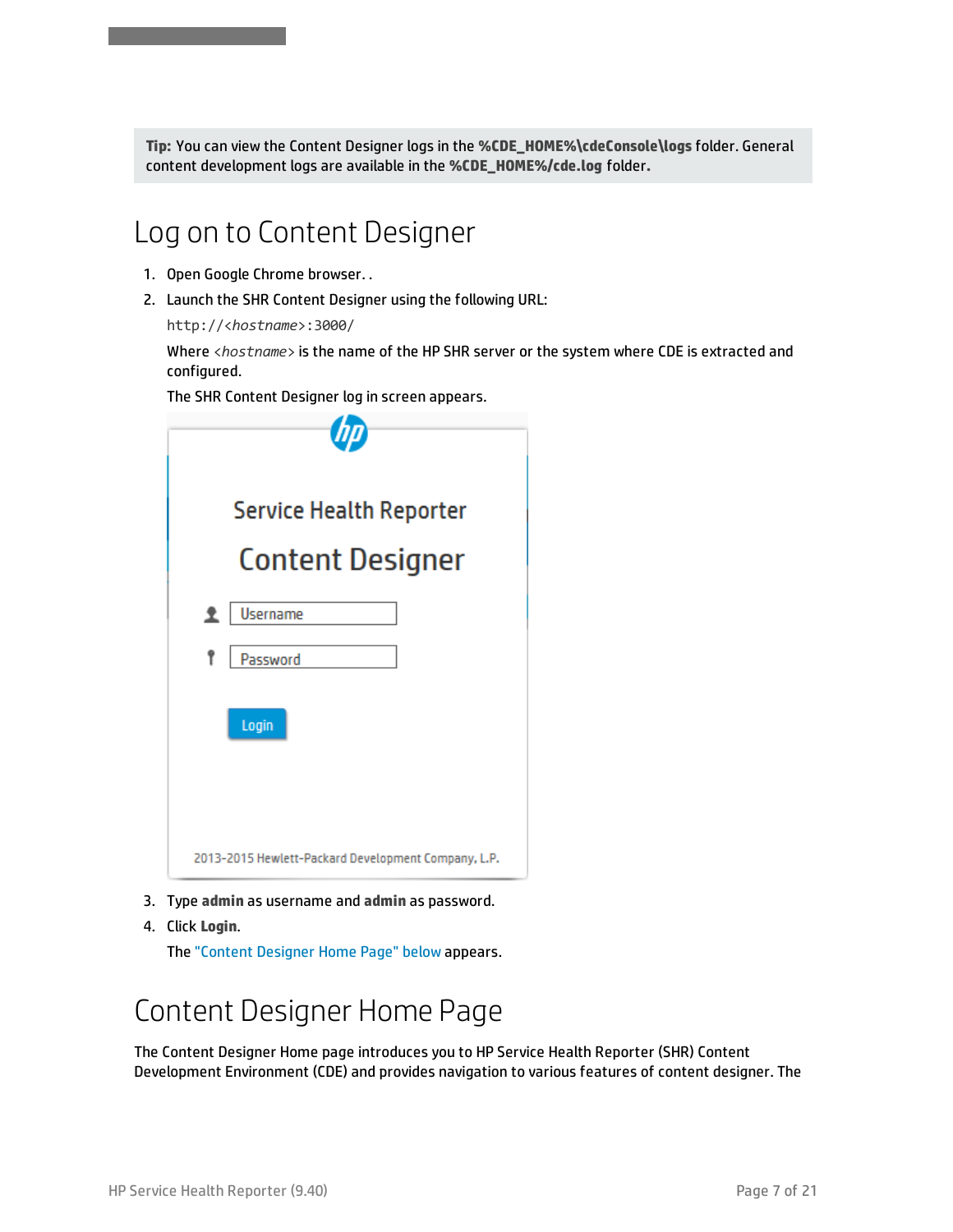<span id="page-7-0"></span>Home page provides links to create new content and to modify existing content. It also provides links to access CDE help and to download report templates for easy content development.

### Home Page Options

SHR Content Designer Help

The following table lists the home page options:

| <b>Option/Link</b> | <b>Description</b>                                                                                                  |
|--------------------|---------------------------------------------------------------------------------------------------------------------|
|                    | User-Displays the details of the user logged on to Content Designer at present.                                     |
|                    | Help-Displays the SHR Content Designer help.                                                                        |
|                    | <b>Create New Content-Displays the Content Workspace page to create new</b><br>content.                             |
|                    | <b>CDE Reference Guide-Helps you to download the SHR Content Development</b><br>Guide.                              |
|                    | <b>Report Templates-</b> Provides information about report templates and helps you to<br>download report templates. |
|                    | <b>Support Forum - Links you to SHR and CDE support forum.</b>                                                      |

### Help

Click the help icon  $\Omega$  to get quick help on Content Designer.

### <span id="page-7-1"></span>Settings

**Note:** You must configure settings before you start creating content on the Content Workspace.

To configure the settings, follow these steps:

- 1. Log on to Content Designer and click **Settings**. The Settings page appears.
- 2. Under **SHR Server Details**, enter the following details:
	- a. Enter the SHR server **host name**.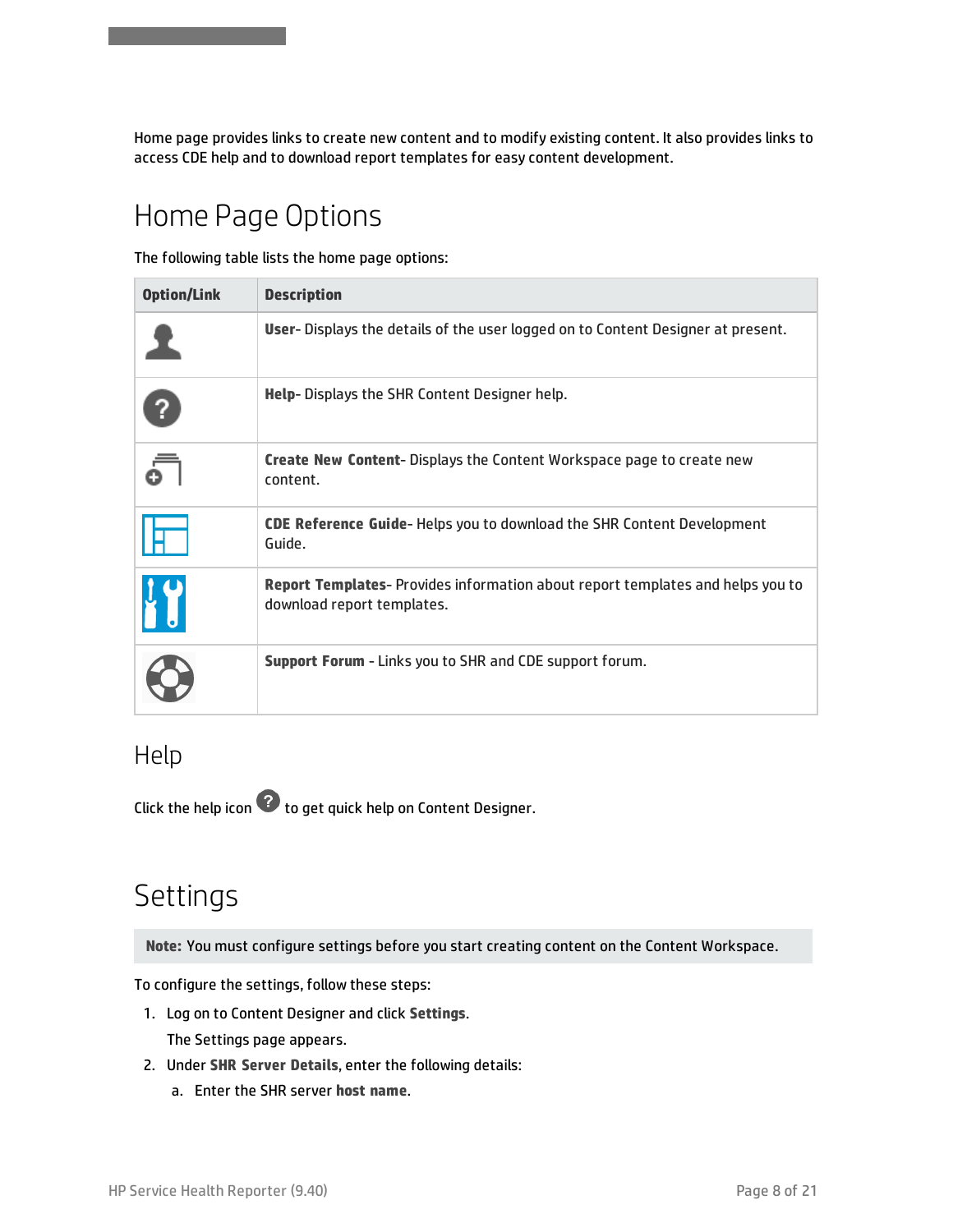- 3. Under **SHR Database Details**, enter the following details:
	- a. Enter the SHR database **host name**.
	- b. Enter the database **username** and **password**.
- 4. Under **SAP BO Details**, enter the following SAP BusinessObjects information:
	- a. Enter the SAP BusinessObjects **host name**.
	- b. Enter the SAP BusinessObjects **username** and **password**.
- 5. Click **Save Settings**.

SHR Content Designer Help

The *Save Successful* message appears if the settings are saved successfully. You can continue with Content Pack development.

If the *Save Unsuccessful* message appears, check the settings and try again.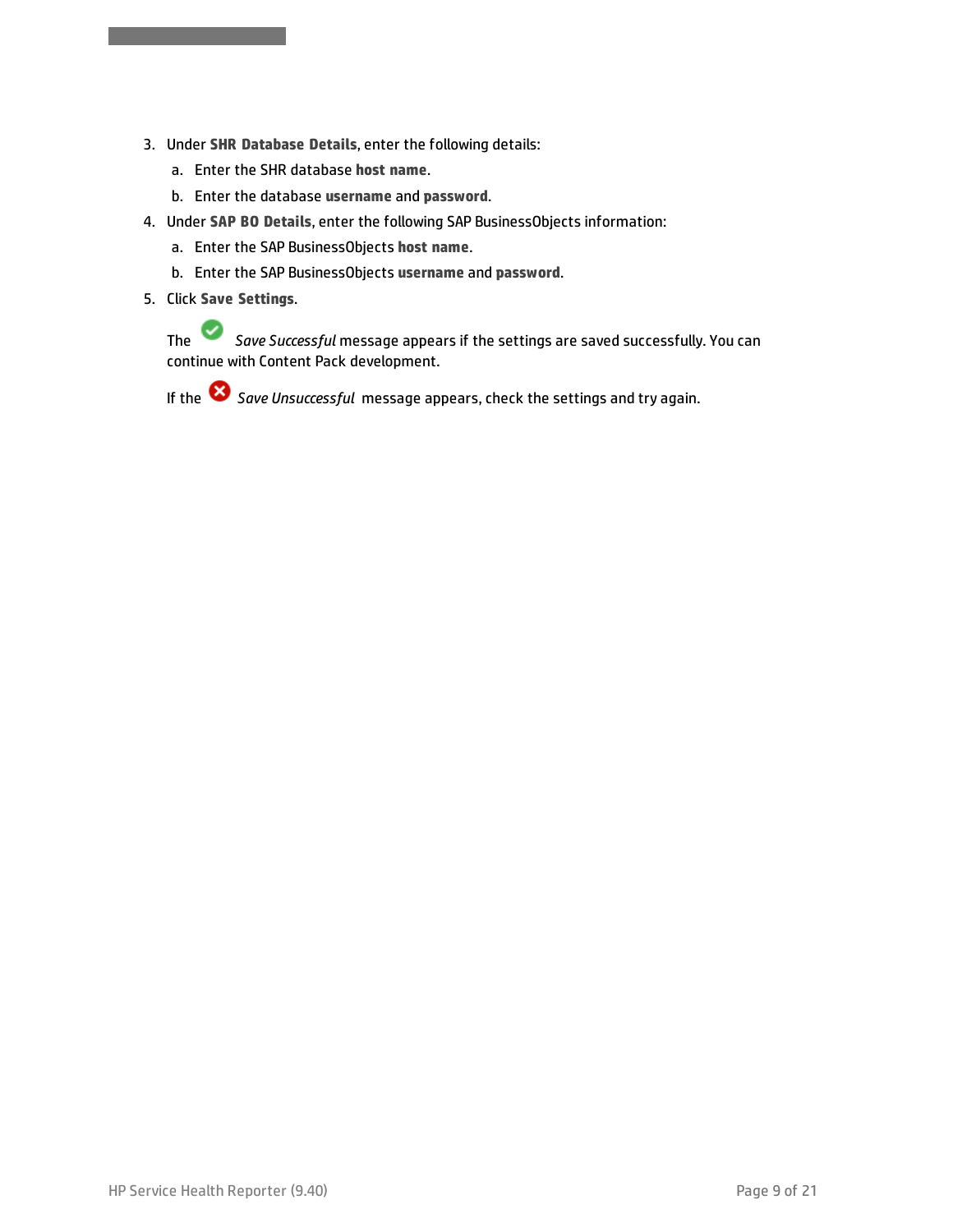## <span id="page-9-0"></span>Content Workspace

SHR Content Designer Help

**Note:** Before you create content, you must configure settings on the Settings page.

The Content Workspace provides options to develop content from the following data sources:

- <sup>l</sup> "HP Operations Agent as a [Datasource"](#page-9-1) below
- <sup>l</sup> "CSV File as Data [Source"](#page-12-0) on page 13
- <sup>l</sup> "Generic [Database](#page-15-0) as a Data Source" on page 16

Before you develop the content, identify the data source containing metrics that are suitable to be fed into the domain data model.

<span id="page-9-1"></span>For more information on designing the data model, see *HP Service Health Reporter Content Development Guide*.

### HP Operations Agent as a Datasource

<span id="page-9-2"></span>The following section provides information to configure HP Operations Agent as datasource.

### Before you begin

RTSM is a source of the topology information for SHR. The topology information includes all Configuration Items (CIs) as modeled and discovered in RTSM. Node resource information is directly obtained from HP Operations Agent.

Before you configure HP Operations Agent as a datasource, note the following:

**Note:**

- You need to have RTSM and Operations Agent data source for building content.
- Ensure that the topology source is RTSM when you use Operations Agent as the datasource for creating content.

When you have identified SHR data source as HP Operations Agent, follow these steps to generate the Domain, ETL, and Report components of the content pack:

#### **Task 1: Select the Datasource**

- 1. On the Content Workspace page, from the **Choose the source for which you want to generate content :** list, select **Operations Agent**.
- 2. Type the **Operations Agent** host name.
- 3. Ensure if the **Use HP OM as topology source**option is selected.
- 4. Ensure if the **Use the RTSM for topology collection** option is selected and provide the following details: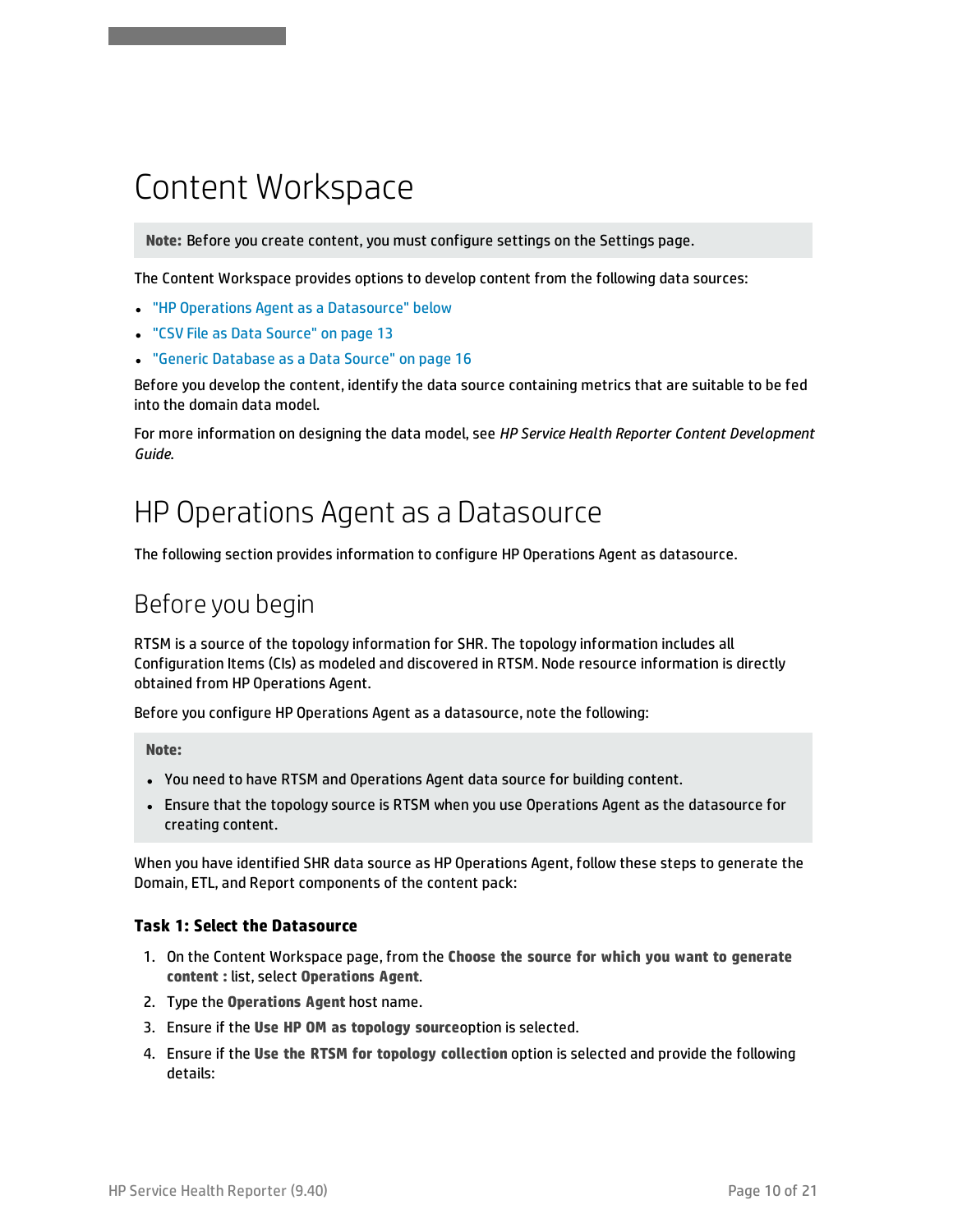- **Hostname: RTSM host name**
- **Port: RTSM port number**

SHR Content Designer Help

- <sup>l</sup> **Username**: the RTSM username
- **Password: the RTSM password**

**Note:** Ensure that the topology source is RTSM when you use Operations Agent as the datasource for creating content.

5. Click **Test Connection** to check if the Operations Agent is connecting properly.

The following messages are displayed:

- <sup>l</sup> *Validating connection to Agent source - Status*
- <sup>l</sup> *Validating connection to RTSM source - Status*

☑ means successful validation and  $\bullet$  means the validation failed.

6. Click **Process Source**.

The *Review the selection* page appears.

#### **Task 2: Specify Content Attributes**

- 1. Specify **Content Pack Name** and **ETL Content Pack Name**.
- 2. Type the name of the **Content Publisher**.
- 3. Specify the datasource application in the **Datasource** box and content pack **Version**.
- 4. Ensure the Topology Source: **RTSM** and **HP OM** is selected.

#### **Task 3: Add Dimensions**

- <span id="page-10-0"></span>1. Under **Pick Dimensions**, select the **Datasource** and **Class** from the lists.
- 2. Click **Add Dimension**.
- 3. Specify **SHR Table/Caption Name**.
- 4. Click inside the **Business Key Columns** box and select the column to use as the business key.
- 5. Click **Add column**.

You can select multiple business key columns from the list.

- 6. Repeat [steps](#page-10-0) 1 to 5 to add more dimension tables.
- 7. **Select Required Attributes** from the list.
- 8. Click **the view Sample Data.**
- 9. Click to duplicate the current dimension source.
- 10. Click  $\blacksquare$  to delete the current data source and class selection.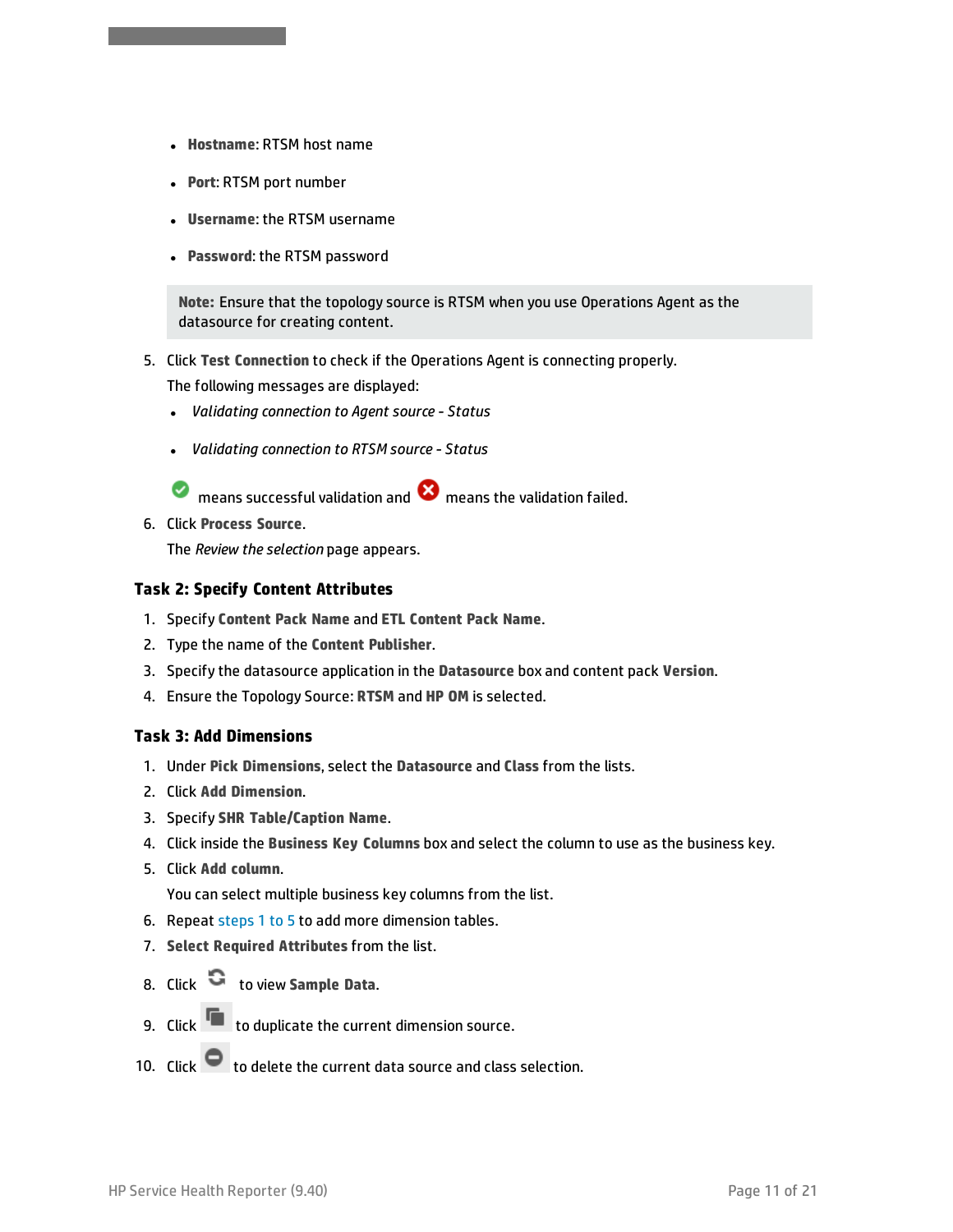#### **Task 4: Adding Facts**

SHR Content Designer Help

- 1. Under **Pick Facts**, select the **Datasource** and **Class** from the lists.
- 2. Click **Add Fact**.
- 3. Select **Summarization Level**.

<span id="page-11-0"></span>The **Time Column** displays the default value.

4. **Select Required Metrics** from the list.

**Caution:**

- Do not include the default Time Column value to the selected required metrics list.
- Do not select any string column other than the business key column.

| <b>Pick Facts:</b>                     | Datasource:<br>Class:<br>$\boldsymbol{\mathrm{v}}$                                                                                                                                                                                             | ▼<br>$+$ Add Fact |
|----------------------------------------|------------------------------------------------------------------------------------------------------------------------------------------------------------------------------------------------------------------------------------------------|-------------------|
| Fact   Datasource: SCOPE Class: GLOBAL |                                                                                                                                                                                                                                                |                   |
| <b>Summarization Level:</b>            | Raw<br>$\boldsymbol{\mathrm{v}}$                                                                                                                                                                                                               |                   |
| Time column:                           | <b>AGENTTIMESTAMP</b>                                                                                                                                                                                                                          |                   |
| <b>Select Required Metrics:</b>        | String column other than business key column are not allowed to be part of fact selection.<br><b>HOSTNAME</b><br><b>AGENTTIMESTAMP</b><br><b>BLANK</b><br>$>$ $>$<br><b>RECORD_TYPE</b><br><b>DATE</b><br><b>TIME</b><br><b>YEAR</b><br>$\leq$ |                   |
| <b>Associated Dimensions:</b>          | GLOBAL                                                                                                                                                                                                                                         |                   |

- 5. Select the check-box if you want to choose **Associate Dimensions**.
- 6. The **Business key to Fact column association** displays the selected dimensions.
- 7. Select the **Aggregate Functions** by clicking the check-boxes. Select aggregate columns for the selected metrics from "Select [Required](#page-11-0) Metrics from the list." above.

| Aggregate Functions: |                      |              |  |  |  | Øavg Ømin ■ max ■ cnt ■ tot ■ med ■ std ■ slope ■ wav ■ per90 ■ lst ■ nlst |  |
|----------------------|----------------------|--------------|--|--|--|----------------------------------------------------------------------------|--|
| INSTANCENAME         | ✔                    |              |  |  |  |                                                                            |  |
| WORKINGSET           | $\blacktriangledown$ |              |  |  |  |                                                                            |  |
| PAGEFAULTS           |                      |              |  |  |  |                                                                            |  |
| PRIVATEBYTES         |                      | $\mathbf{L}$ |  |  |  |                                                                            |  |
| Sample Data:         | G                    |              |  |  |  |                                                                            |  |
| ∽                    |                      |              |  |  |  |                                                                            |  |

8. Click to view **Sample Data**.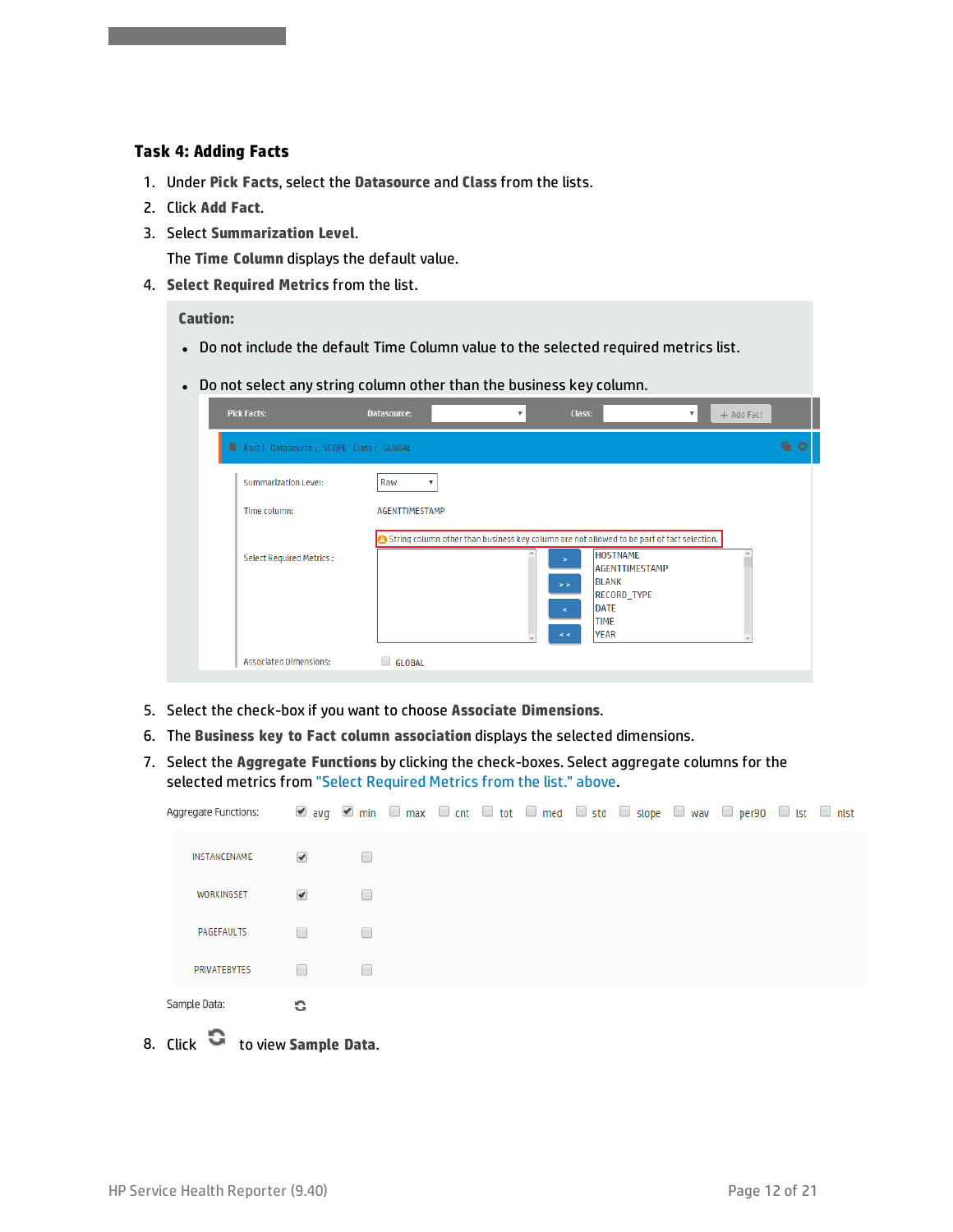- 9. Click  $\begin{array}{|l|} \hline \end{array}$  to duplicate the current fact source.
- 10. Click  $\bullet$  to delete the current data source and class selection.

#### <span id="page-12-1"></span>**Task 5: Select Views and Generate Content**

1. In the **Pick the RTSM Views for collection:** box, type or select the required RTSM, and then click **Add**.

A message *View added successfully* is displayed.

- 2. Select the **CI Type** and click **Add ci-type**.
- 3. Under the **HP OM Topology scenario - Link the datasource and class dimension combination to CI Types:** section,
	- a. Select the **CI Type**, and then select the **Datasource/Class** combination.
	- b. Click **Add**.

SHR Content Designer Help

- 4. Click to duplicate the current view selection.
- 5. Click  $\bullet$  to delete the current view selection.
- 6. Repeat [steps](#page-12-1) 1 to 5 to add more RTSM views.
- 7. Click **Confirm Selection** to proceed with content pack creation or Click **Modify Source** to go back and change the datasource.

A summary of your selection is displayed. click **Modify Selection** to make changes in dimensions, facts, or RTSM views.

8. Click **Run Build** to create your content pack.

Content build status is displayed and content pack creation is triggered.

**Note:**

- You can check the status in the log file at %CDE\_HOME%\log\cde.log.
- On successful build "Content Build Successful" is displayed in the log file.

Domain, ETL, and Report component packs are created at **%CDE\_HOME%\workspace** folder with the *<content pack name>* you have specified.

### <span id="page-12-0"></span>CSV File as Data Source

When you choose a set of CSV files as the data source for developing content using SHR Content Designer, perform the following steps to generate the Domain, ETL, and Report components of the content pack:

#### **Task 1: Select the Source File**

- 1. Open the **Content Workspace** page.
- 2. From the **Choose the source for which you want to generate content :** list, select **CSV**.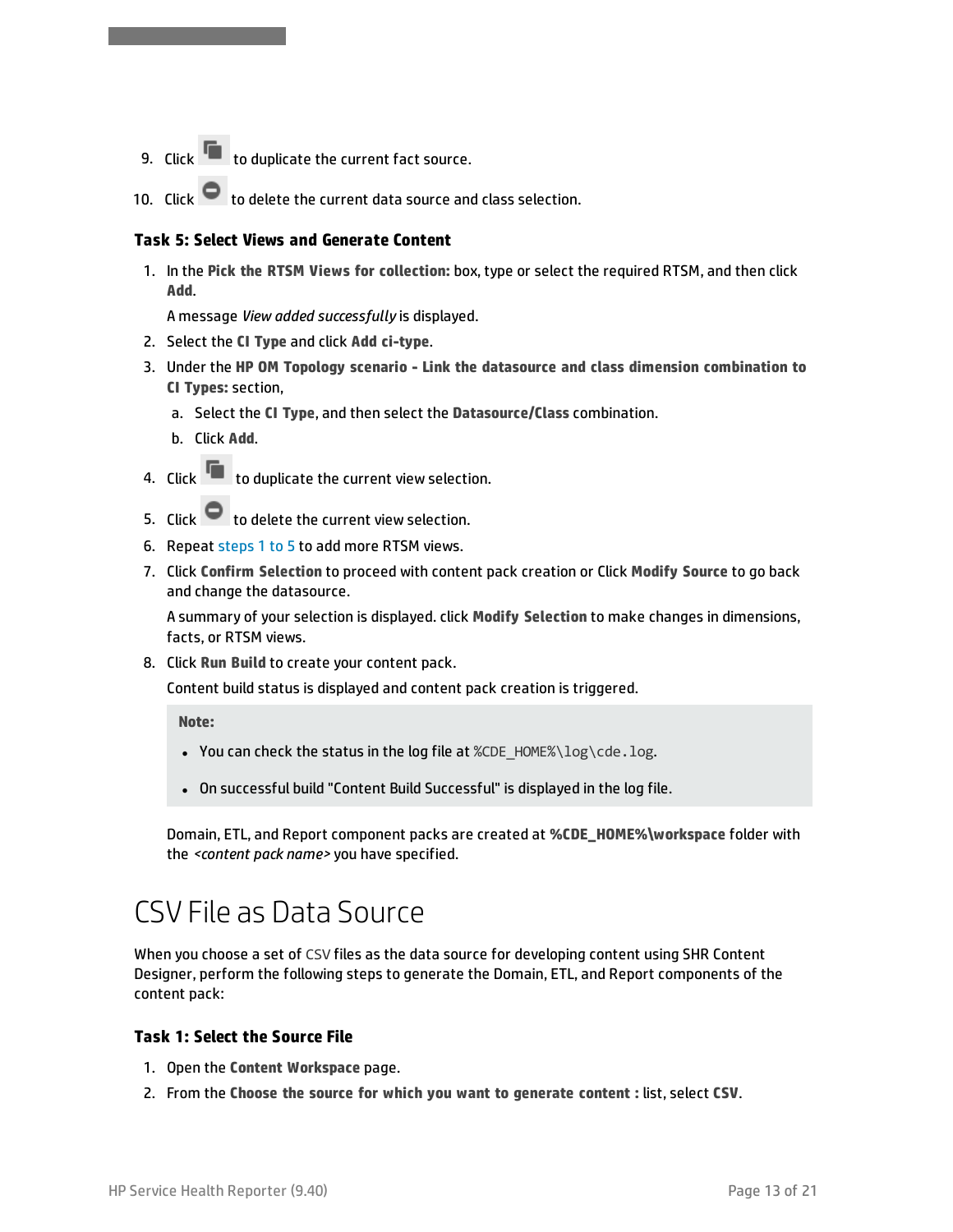- 3. Click **Select source file** and add the source .CSV file.
- 4. Click **Add new source file**, and then click **Select source file** to add more .CSV files.
- 5. Click **Process Source** after you have added the CSV files.

The **Review the Selection** page appears .

**Note:** If you want to create fact and dimension from fields in same .csv, make copies of of the .csv and leverage separately. Both the .csv files should have appropriate names.

#### **Task 2: Specify Artifact Attributes**

- 1. Specify **Content Pack Name** and **ETL Content Pack Name**.
- 2. Type the **Content Publisher** name.
- 3. Specify the datasource application in the **Datasource** box and content pack **Version**.

#### **Task 3: Add Dimensions**

SHR Content Designer Help

- <span id="page-13-0"></span>1. From the **Select files for dimension:** list, select the dimension file and click **Add Dimension**.
- 2. Specify the **File Identifier**, **File Pattern**, and **SHR Table/Caption Name**.
- 3. From the **Select Required Attributes** list choose the metrics required.
- 4. Click in the **Business Key Columns** box to select the column name and click **Add column**.
- 5. Click to duplicate the current dimension source.
- 6. Click  $\blacksquare$  to delete the current file selection.
- 7. Repeat [steps](#page-13-0) 1 to 4 to add more dimensions.

#### **Task 4: Add Facts**

- <span id="page-13-1"></span>1. From the **Select files for fact list**, select the fact file, and then Click **Add Fact**.
- 2. Specify the **File Identifier**, **File Pattern**, and **SHR Table/Caption Name**.
- 3. Click to add **Time Column**. This is mandatory.
- 4. Select the **Primary Dimension**. The **Linked Dimension** is selected automatically.
- 5. **Select Required Metrics** from the list.

**Caution:**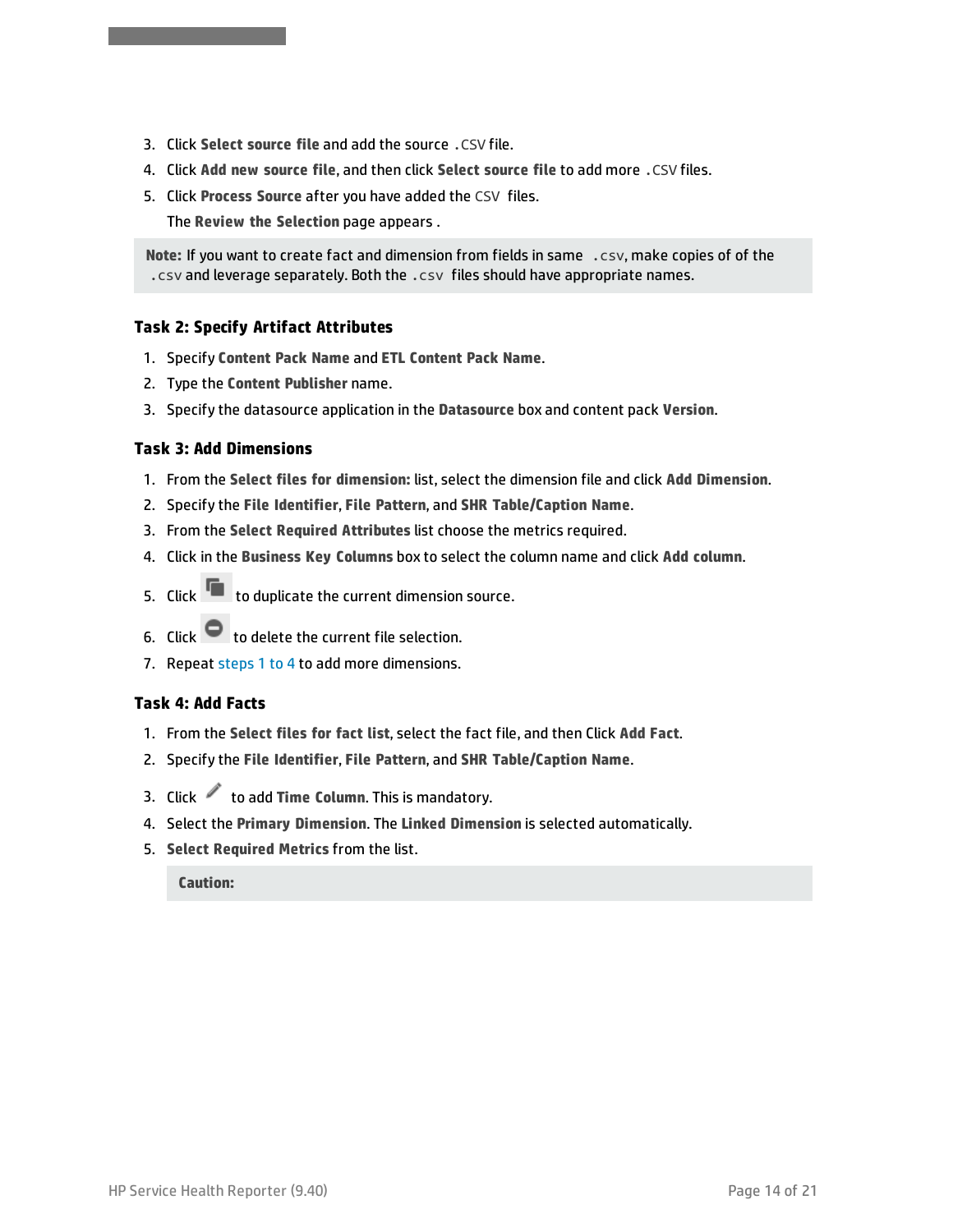- Do not include the default Time Column value to the selected required metrics list.
- Do not select any string column other than the business key column.

| <b>Pick Facts:</b>                     | Class:<br>Datasource:<br>$\boldsymbol{\mathrm{v}}$                                                                                                                                                                                                                              | ۳<br>+ Add Fact |
|----------------------------------------|---------------------------------------------------------------------------------------------------------------------------------------------------------------------------------------------------------------------------------------------------------------------------------|-----------------|
| Fact   Datasource: SCOPE Class: GLOBAL |                                                                                                                                                                                                                                                                                 | ■ ●             |
| <b>Summarization Level:</b>            | Raw                                                                                                                                                                                                                                                                             |                 |
| Time column:                           | <b>AGENTTIMESTAMP</b>                                                                                                                                                                                                                                                           |                 |
| <b>Select Required Metrics:</b>        | String column other than business key column are not allowed to be part of fact selection.<br><b>HOSTNAME</b><br>AGENTTIMESTAMP<br><b>BLANK</b><br>$\rightarrow$ $\rightarrow$<br><b>RECORD_TYPE</b><br><b>DATE</b><br>۰<br><b>TIME</b><br><b>YEAR</b><br>$\epsilon$ $\epsilon$ |                 |
| <b>Associated Dimensions:</b>          | <b>GLOBAL</b>                                                                                                                                                                                                                                                                   |                 |

- 6. From **Business key to Fact column association** list, select the column name.
- 7. Click the check-boxes to select **Aggregate Functions**.
	- a. Click  $\blacksquare$  to duplicate the current dimension source.
- 8. Click  $\bullet$  to delete the current file selection.
- 9. Repeat [steps](#page-13-1) 1 to 8 to add more dimensions.
- 10. Click **Confirm Selection** to proceed to build content. Click **Modify Source** to go back and select a different source.

The Validate and build page appears.

#### **Task 5: Build Content**

SHR Content Designer Help

The Validate and build page displays the details of the dimension and fact table you have slected.

- 1. Click **Modify selection** to go back and change the dimension and fact details.
- 2. Click **Run Build** to create your content packs.

Content build status is displayed and content pack creation is triggered.

**Note:**

- You can check the status in the log file at  $%$ CDE\_HOME $\setminus$ log $\setminus$ cde.log.
- On successful build "Content Build Successful" is displayed in the log file.

Domain, ETL, and Report component packs are created at **%CDE\_HOME%\workspace** folder with the *<content pack name>* you have specified.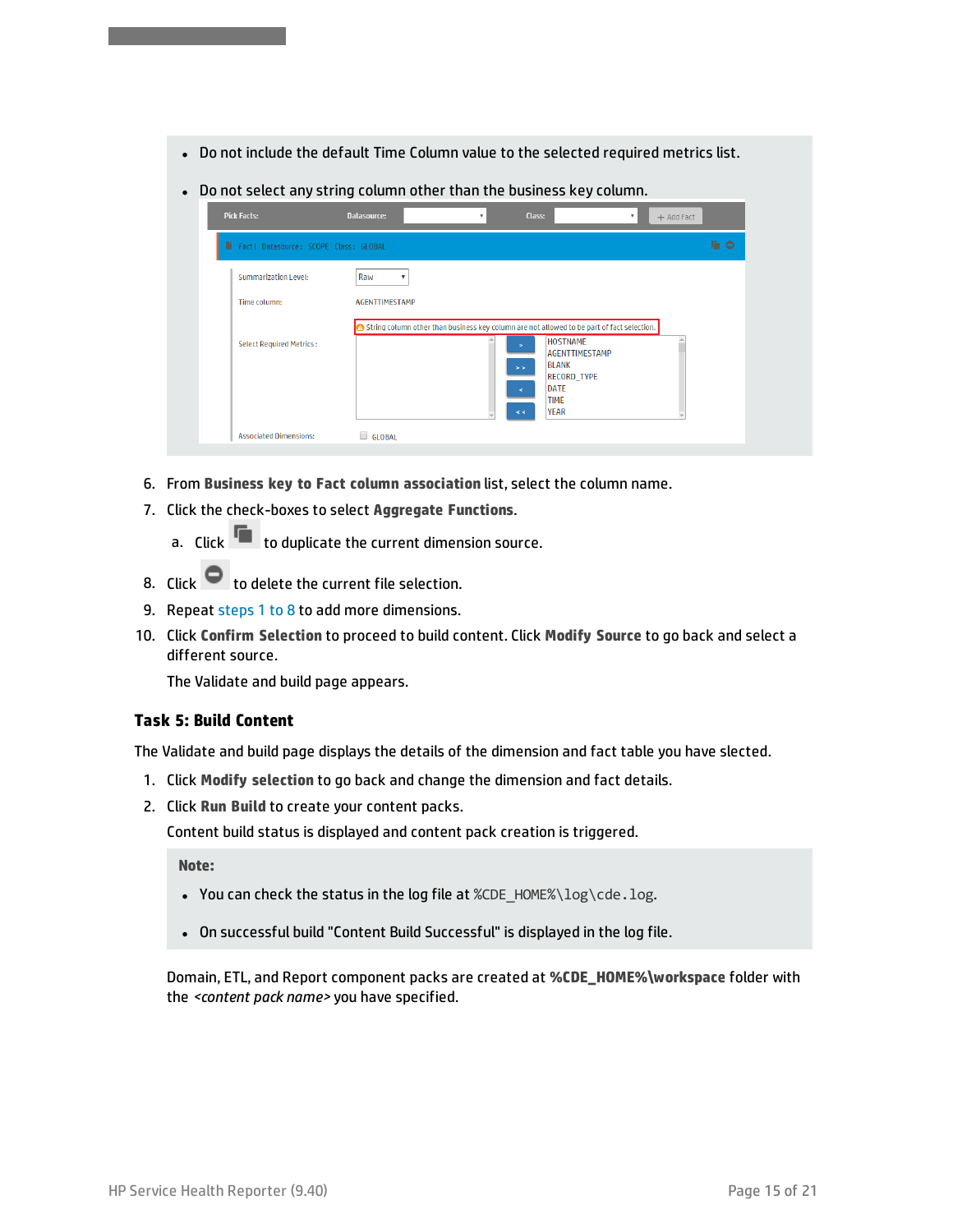### <span id="page-15-0"></span>Generic Database as a Data Source

SHR collects data from databases that support Java Database Connectivity (JDBC). When the SHR data source is a generic database (Microsoft SQL, Oracle, Sybase IQ, PostgreSQL, and so on), perform the following steps to generate the Domain, ETL, and Report components of the content pack:

#### **Task 1: Select the Datasource**

- 1. Open the **Content Workspace** page.
- 2. From the **Choose the source for which you want to generate content :** list, select **Database.**
- 3. Specify the **Database** host name:
- 4. Select the **Database Type** from the list.

**Note:**

SHR Content Designer Help

- <sup>l</sup> If you are selecting SYBASEIQ as the database, copy **jconn4.jar** to **PMDB\_HOME/lib** directory to connect to Sybase IQ database. You can copy the **jconn4.jar** file from your jConnect install location or download the file from the Internet.
- <sup>l</sup> If you are selecting VERTICA as the database, download the **Vertica-jdbc.jar** from the internet and copy to **PMDB\_HOME/lib** directory to connect to Vertica database.
- 5. Specify the **Connection details**: Port number, username, and password.
- 6. Specify the **Database Name** and **Database Instance Name/Server Name**.
- 7. Click **Test Connection** to check the database connectivity.
- 8. Click **Process Source** to proceed with content development. The Review the selection page appears.

#### **Task 2:Specify Artifact Attributes**

- 1. Specify **Content Pack Name** and **ETL Content Pack Name**.
- 2. Type the **Content Publisher**.
- 3. Specify the datasource application in the **Datasource** box and content pack **Version**.

#### **Task 3: Add Dimensions**

- <span id="page-15-1"></span>1. From the **Select tables that serve as dimension for the content:** list, select the dimension table.
- 2. Click **Add Dimension**.
- 3. Specify the **File Identifier**, and **SHR Table/Caption Name**.
- 4. From the **Select Required Attributes** list choose the metrics required.
- 5. Click in the **Business Key Columns** box to select the column name and click **Add column**.
- 6. Write or modify the **SQL Statement**, and click **Save and Validate**. The SQL statement validation status is displayed.
- 7. Click  $\bullet$  to view sample data from the dimension table.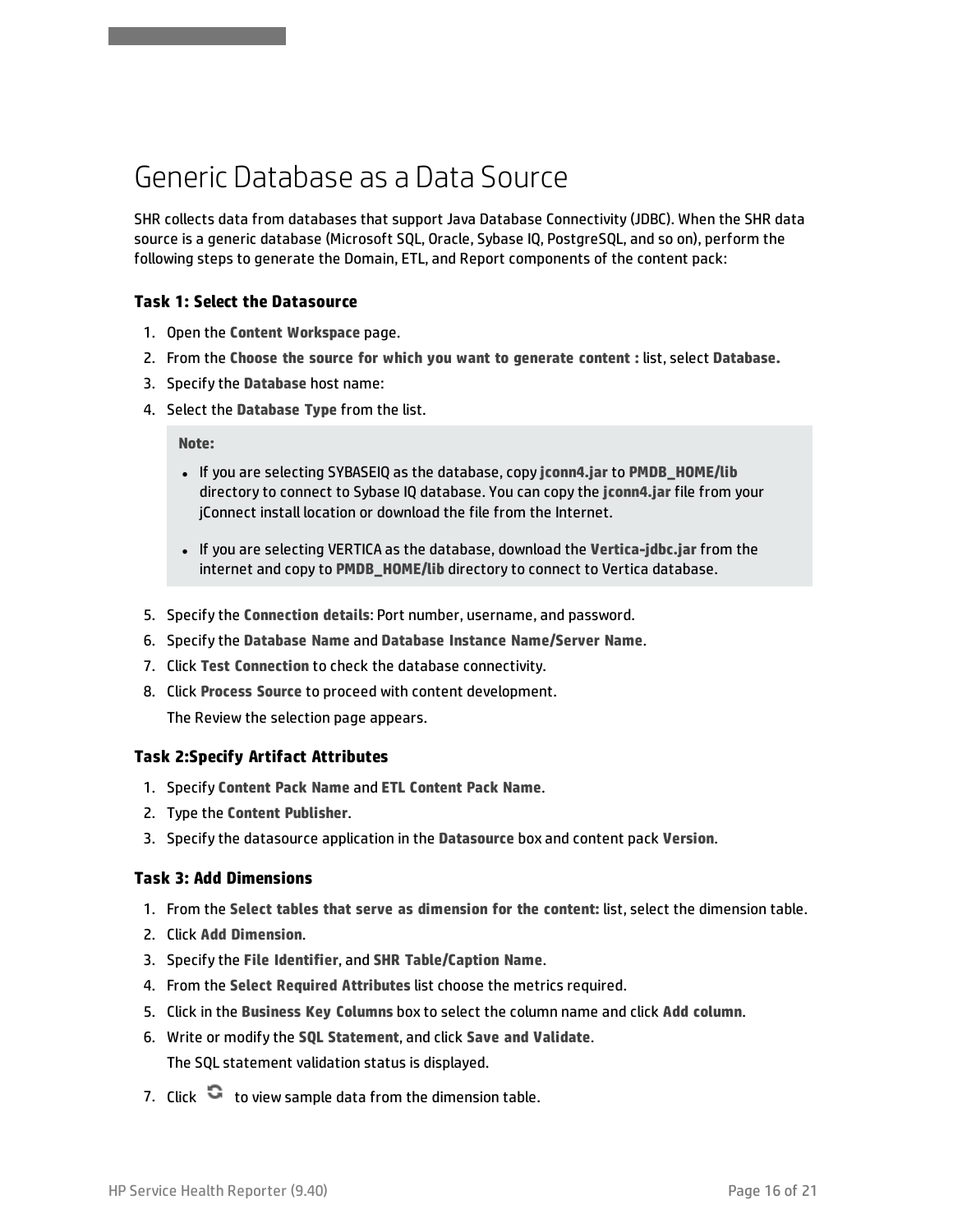- 8. Click  $\blacksquare$  to duplicate the current dimension source.
- 9. Click  $\bullet$  to delete the current file selection.
- 10. Repeat [steps](#page-15-1) 1 to 6 to add more dimensions.

#### **Task 4: Add Facts**

SHR Content Designer Help

- <span id="page-16-0"></span>1. From the **Select tables that serve as Fact for the content** list, select the fact table.
- 2. Click **Add Fact**.
- 3. Specify the **File Identifier** and **OBR Table/Caption Name**.
- 4. Write or modify the **SQL Statement**, and click **Save and Validate**.
- 5. Click to add **Time Column**.
- 6. Select the **Primary Dimension** and **Linked Dimensions**.
- 7. **Select Required Metrics** from the list.

#### **Caution:**

- Do not include the default Time Column value to the selected required metrics list.
- Do not select any string column other than the business key column.

| Fact  Datasource: SCOPE Class: GLOBAL |                                                                                            | <b>GO</b> |
|---------------------------------------|--------------------------------------------------------------------------------------------|-----------|
| <b>Summarization Level:</b>           | Raw<br>$\overline{\mathbf{v}}$                                                             |           |
| Time column:                          | <b>AGENTTIMESTAMP</b>                                                                      |           |
|                                       | String column other than business key column are not allowed to be part of fact selection. |           |
| <b>Select Required Metrics:</b>       | <b>HOSTNAME</b><br>$\overline{\phantom{0}}$<br><b>AGENTTIMESTAMP</b>                       |           |
|                                       | <b>BLANK</b><br>$>$ $>$                                                                    |           |
|                                       | <b>RECORD TYPE</b>                                                                         |           |
|                                       | <b>DATE</b><br>$\epsilon$                                                                  |           |
|                                       | <b>TIME</b>                                                                                |           |
|                                       | <b>YEAR</b><br>$\epsilon$ $\epsilon$                                                       |           |

- 8. From **Business key to Fact column association** list, select the column names.
- 9. Click the check-boxes to select **Aggregate Functions**.
- 10. Click **to view sample data from the fact table.**
- 11. Click to duplicate the current dimension source.
- 12. Click  $\bullet$  to delete the current file selection.
- 13. Repeat [steps](#page-16-0) 1 to 8 to add more dimensions.
- 14. Click **Modify Source** to go back and select a different source.
- 15. Click **Confirm Selection** to proceed to build content.

The Validate and build page appears.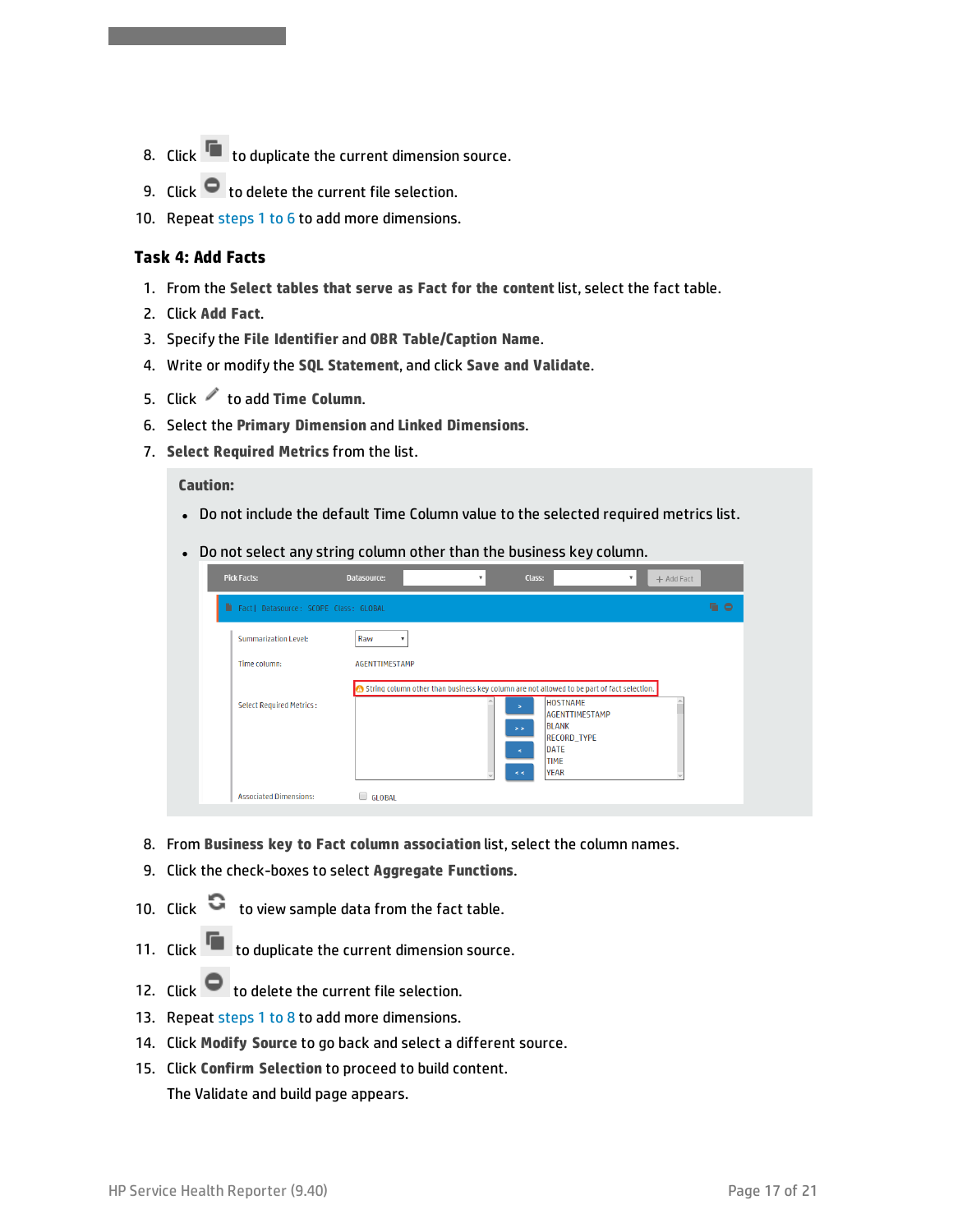#### **Task 5: Build Content**

SHR Content Designer Help

The Validate and build page displays the details of the dimension and fact table you have slected.

- 1. Click **Modify selection** to go back and change the dimension and fact details.
- 2. Click **Run Build** to create your content packs.

Content build status is displayed and content pack creation is triggered.

**Note:**

- You can check the status in the log file at %CDE\_HOME%\log\cde.log.
- On successful build "Content Build Successful" is displayed in the log file.

Domain, ETL, and Report component packs are created at **%CDE\_HOME%\workspace** folder with the *<content pack name>* you have specified.

- 3. Navigate to **%CDE\_HOME%\workspace\<***ContentPack***>\<***ContentPack***>ETL.ap\dist** folder.
- 4. Copy the <ContentPack> folder to **%PMDB\_HOME%\packages\** folder.

Copying the package makes it available in the SHR Administration Console > Deployment Manager page for installation. For instructions to deploy and configure content packs, refer to *Service Health Reporter Reporter Configuration Guide*.

## <span id="page-17-0"></span>Deploying Content Pack

After you build content using SHR Content Designer, domain, ETL, and Report component packs are created at **%CDE\_HOME%\workspace** folder with the <*ContentPack*> name you have specified.

- 1. Copy the <*ContentPack*> folder from the **CDE\_HOME\workspace**.
- 2. Navigate to **%CDE\_HOME%\workspace\<ContentPack>\<ContentPack>ETL.ap\dist** folder.
- 3. Copy the <*ContentPack*> folder to **%PMDB\_HOME%\packages\** folder.

Copying the package makes it available in the **SHR Administration Console > Deployment Manager** page for installation.

For instructions to deploy and configure content packs, refer to *HP Service Health Reporter Configuration Guide*.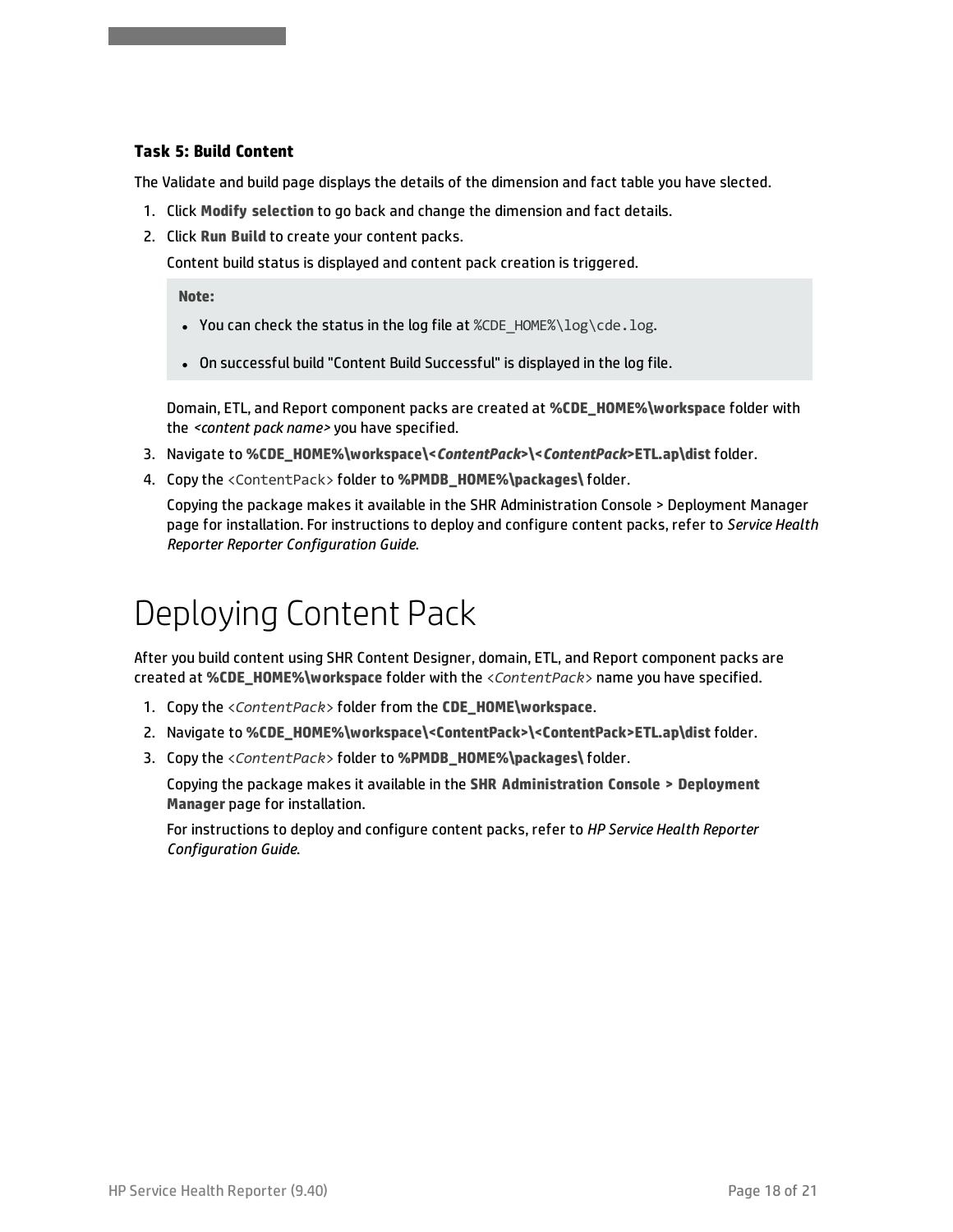## <span id="page-18-0"></span>Frequently Asked Questions (FAQs)

1. **Once the deploy.bat command is executed and if I missed the next step i.e. start.bat %JRE\_ HOME%, what should I do?**

Run the start.bat %JRE\_HOME% command again and start the Content Designer.

- 2. **I want to register a new User. How can I do that?** At present, **admin** is the only username supported on SHR Content Designer.
- 3. **Can I use SHR Content Designer to build content on my Linux system where SHR is installed.** No. At present, SHR Content Designer is supported only on Windows operating system where SHR is installed.
- 4. **While creating universe, the error** *java.lang.UnsupportedOperationException: csEX* **appears. Why?**

Follow these steps for a successful universe creation:

<sup>l</sup> Go to **Environment variables**.

SHR Content Designer Help

- <sup>l</sup> In **System Variables**, locate **BO\_HOME**.
- Type the Variable value within quotes (""). For example: *"C:\<BO\_HOME path>"*